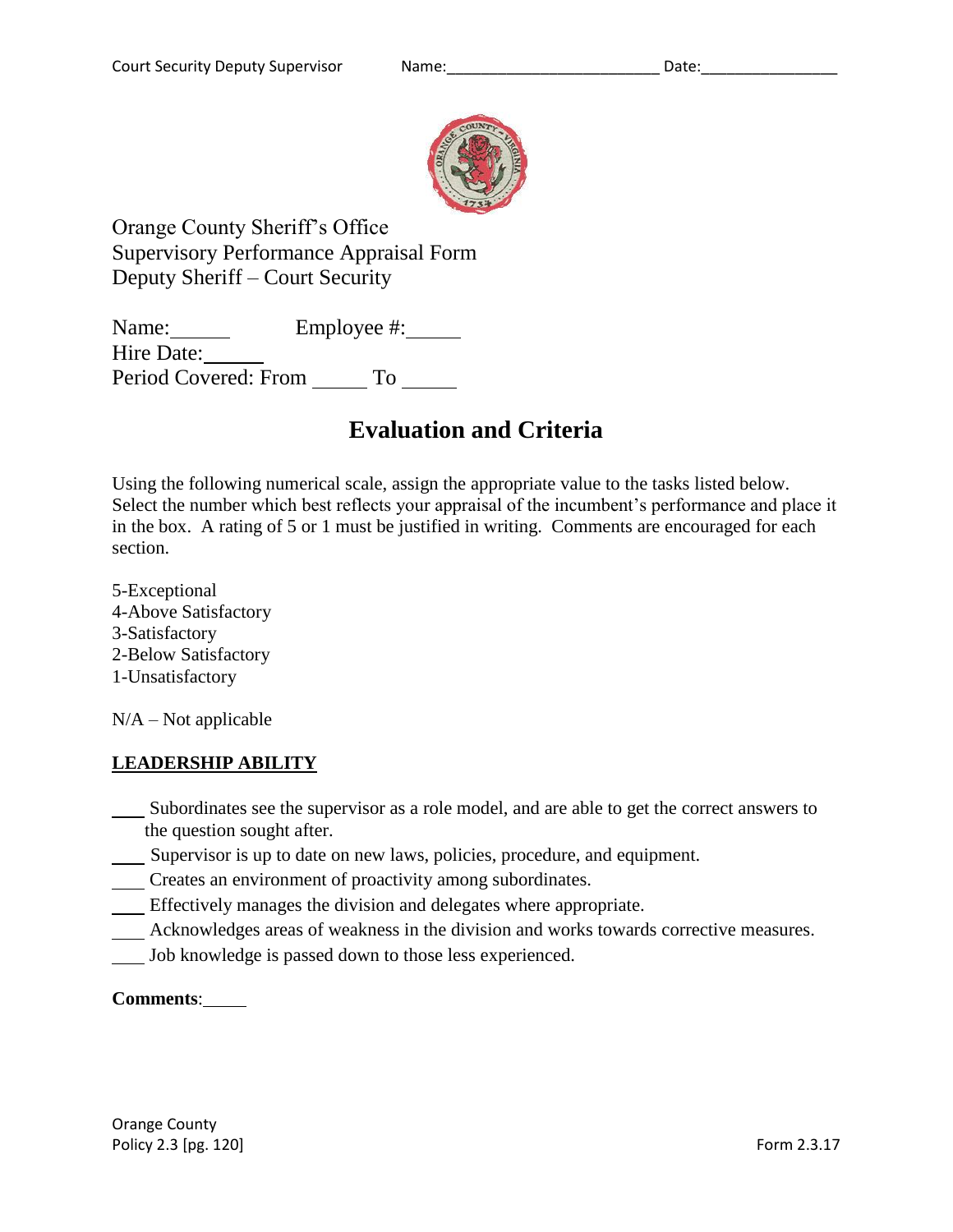# **COMMITMENT TO DEPARTMENTAL GOALS, PROGRAMS AND OBJECTIVES**

- Works with supervisor and co-workers in planning and building an effective team.
- New and additional assignments are accepted and performed.
- New methods are suggested and readily accepted to improve effectiveness and gain ways to resolve traffic and crime problems.
- Officer's objectives, efforts and talents are directed toward the needs of the citizens and the department.

#### **Comments:**

# **COURT SECURITY**

- Searches and checks the courtroom daily.
- Keeps constant surveillance on courtroom proceedings.
- Always puts safety first.
- Handles irate or upset citizens respectfully and orderly.
- Conscientious with inmates, escorts to and from court safely and securely.
- Willing to work late in court as needed and with no complaints.

**Comments:**

# **CIVIL PROCESS**

- Knowledge of all types of paper service.
- Serves papers in a timely manner.
- Organizes daily routing of paper services efficiently.
- Completes information on each paper service properly.
- **Assists patrol units as needed.**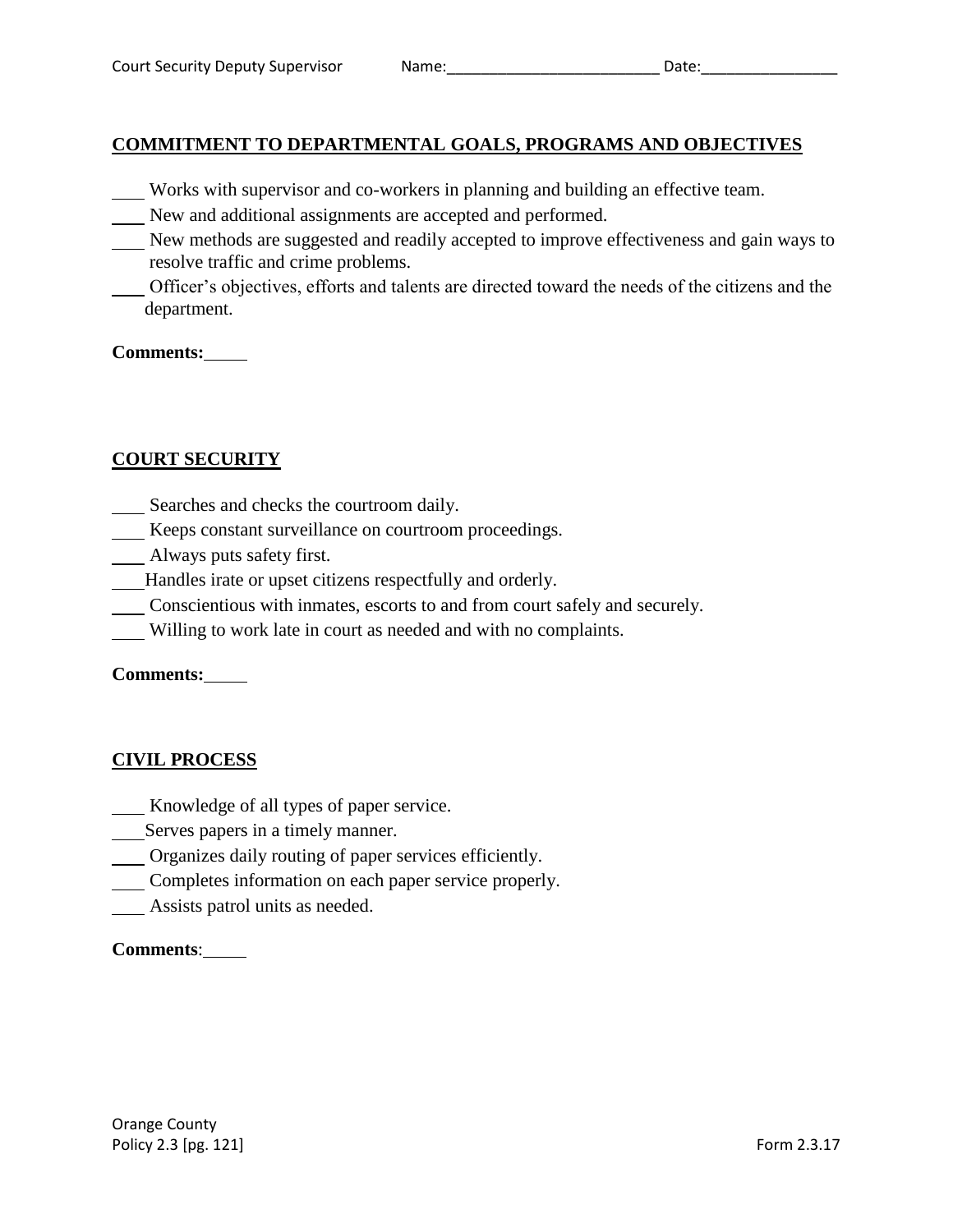#### **TRANSPORTING OF INMATES**

- **Always puts safety first.**
- Treats inmates with respect.
- Proper restraints used at all times.
- ECO and TDO procedures are followed at all times.
- Extraditions are handled professionally and timely.

**Comments**:

# **USE OF MAGNATOMETER**

- **Proficient with screening equipment.**
- Projects a positive and friendly environment.
- Thorough and cautious with searches.
- Assists citizens with information and directions in and out of the courthouse.
- Handles emergency situations calmly.

| <b>Comments:</b> |  |
|------------------|--|
|                  |  |

# **CONTROL ROOM OPERATIONS**

- Knowledge of equipment. Schedules repairs and maintenance as needed.
- Aware of all courthouse movements.
- Keeps time checks on inmates and maintains logs.
- Answers phones and takes messages.
- Make calls to and from other facilities professionally.
- Keeps court personnel aware of any unusual activity in the courthouse.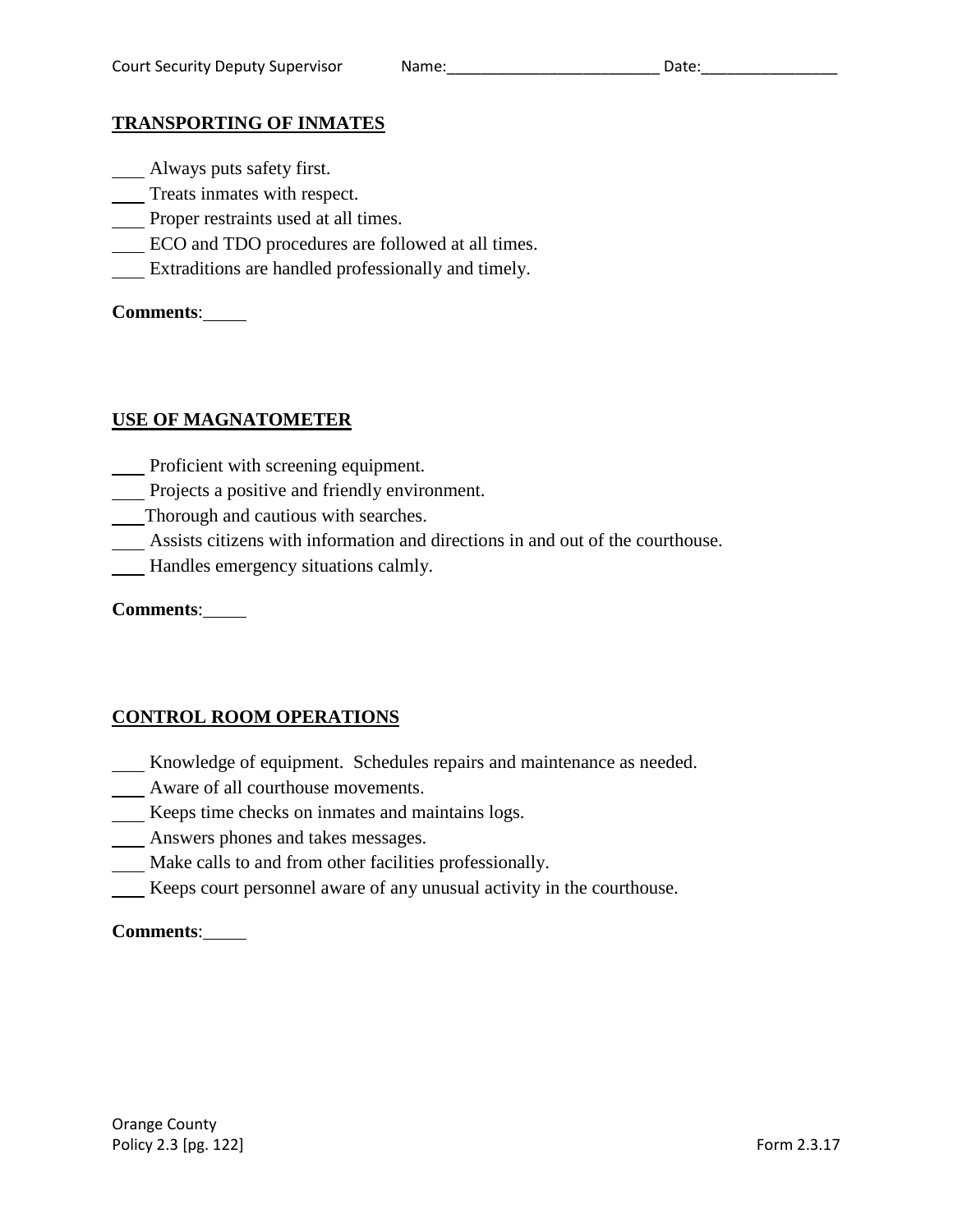#### **ARREST AND PROCESSING OF CRIMINAL SUSPECTS IN COURTROOM SETTING**

- All necessary information is included in arrest reports.
- Proper warrant procedures are followed.
- No substantiated complaints are received concerning the arrest actions taken.
- Adheres to department's policy on use of force.
- Uses safe arrest techniques, and does a thorough search of arrestees.
- Arrests are made safely in court as needed.

Warrants and other civil paperwork are served in an orderly manner when court is in session.

#### **Comments:**

# **PERFORMANCE UNDER STRESSFUL, UNUSUAL OR EMERGENCY CONDITIONS**

- When under unusual circumstances, no serious deviations from expected performance are demonstrated.
	- Composure is maintained under stress.
- Handles difficult situations in a very confident and professional manner.
- Judgment results from sound evaluation of all factors involved.

**Comments:**

# **EXTERNAL PUBLIC RELATIONS**

- No verbal abuse of citizens.
- Courtesy is demonstrated at all times to all people.
- Is tactful and displays good self-control when in contact with irate individuals.

#### **Comments:**

# **INTERNAL COMMUNICATION AND COOPERATION**

Orange County Policy 2.3 [pg. 123] Form 2.3.17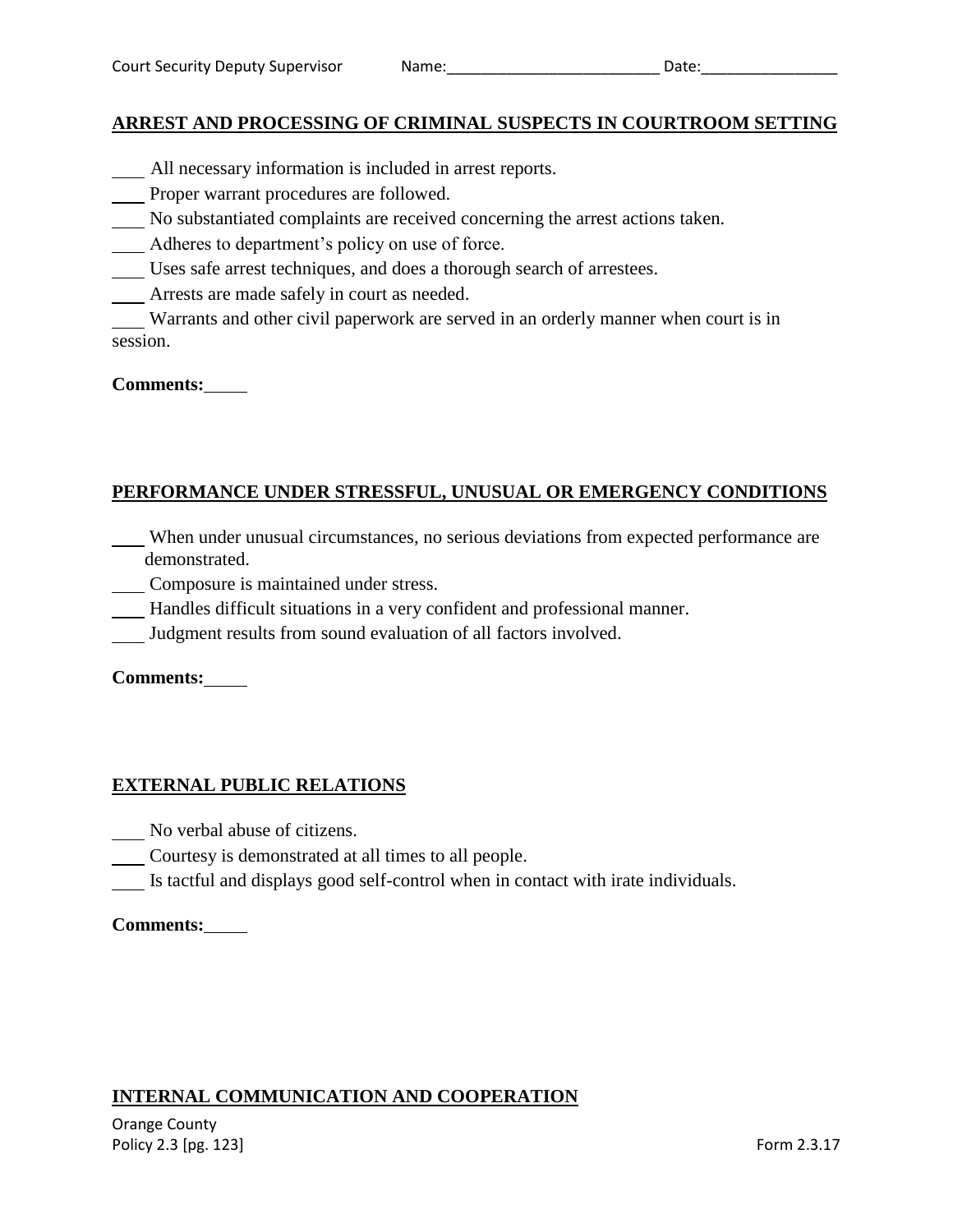Completes assignments in harmony with others and is a good team worker.

- Problems which occur in work relationships are promptly resolved.
- Readily assists and backs up others.
- Trains and guides less experienced personnel.

# **Comments:**

# **USE, CARE AND MAINTENANCE OF EQUIPMENT**

- Vehicles are not abused through poor driving habits.
- Equipment is not lost or damaged due to carelessness.
- Specified operating and safety procedures are followed in the use and maintenance of equipment.
- Cruisers are kept clean and serviced.
- Equipment is kept clean, taken care of, and always in working condition.
- Work area is kept clean and organized.
- Wears a bullet-proof vest at all appropriate times.

# **Comments:**

# **CONFORMANCE TO DIRECTION AND DIRECTIVES**

- Instructions are followed and assignments completed on schedule.
- Unassigned time is effectively utilized.
- Special attention is directed to high accident or crime areas.
- Work does not have to be closely supervised.
- Organizational ability and ability to multitask.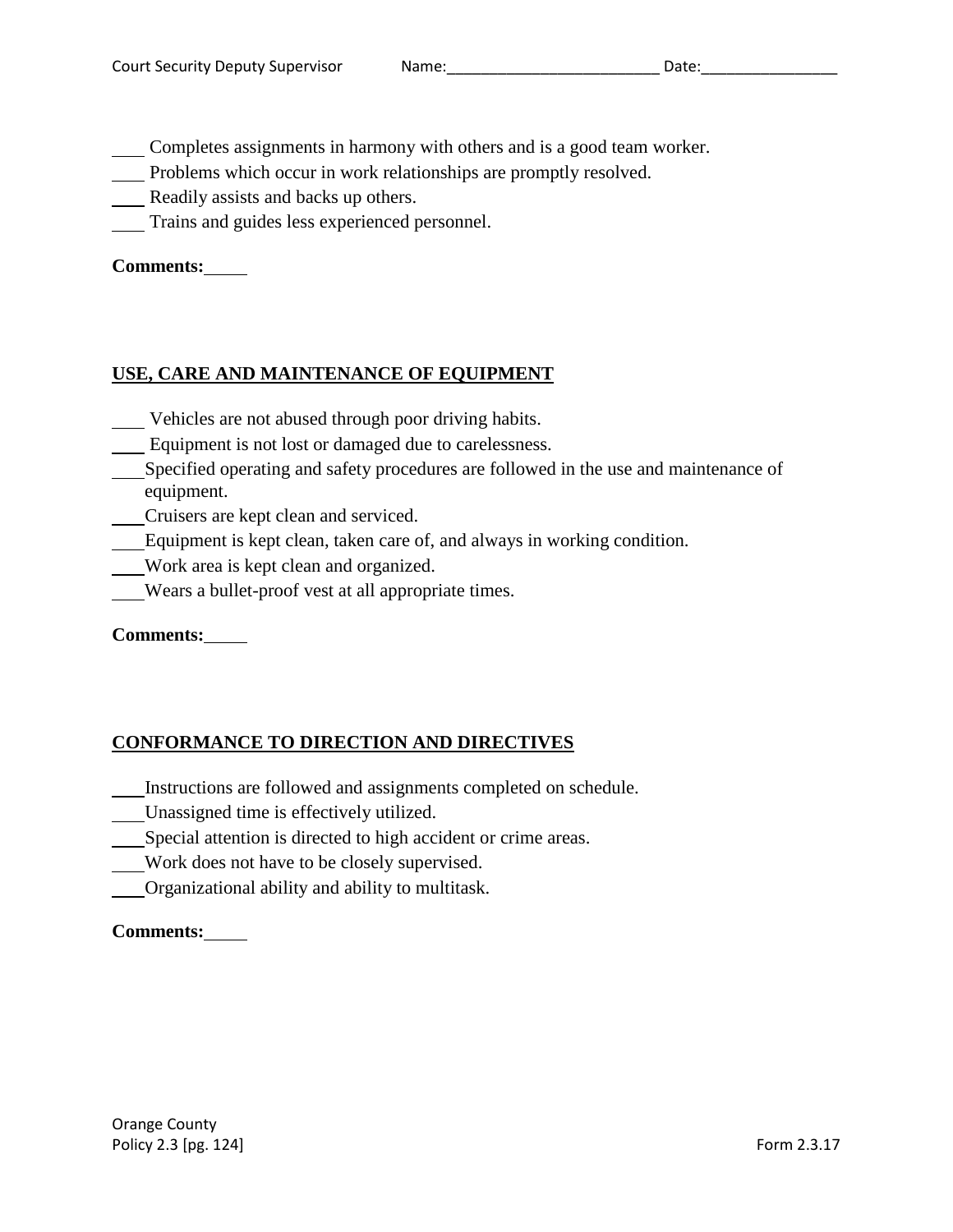# **COMPLIANCE TO POLICIES, PROCEDURES AND REGULATIONS**

- Sheriff's Office policies, general orders, procedures, etc., are followed as prescribed or exceptions are approved by supervisor.
- Sick leave is not abused.
- Leave time is used only as authorized or specified.

#### **Comments:**

#### **PHYSICAL CONDITION AND APPEARANCE**

- Uniform and equipment are well kept and pride is taken in appearance.
- All physical standards prescribed by the department are met.
- Corrective measures recommended by physician or other designated health representative are followed in a timely manner.

#### **Comments:**

# **PROMOTION OF DEPARTMENTAL GOALS, PROGRAMS AND ACTIVITIES**

Is an active participant in the goal setting, project planning and needs assessment of the department.

Supports and responds to the department's goals, programs, and activities.

The department's needs, plans, and goals are communicated to subordinates.

Plans, projects, and work activities are understood by subordinates, implemented as scheduled and produce intended results.

Creative and innovative ideas are encouraged from subordinates and advanced whenever possible.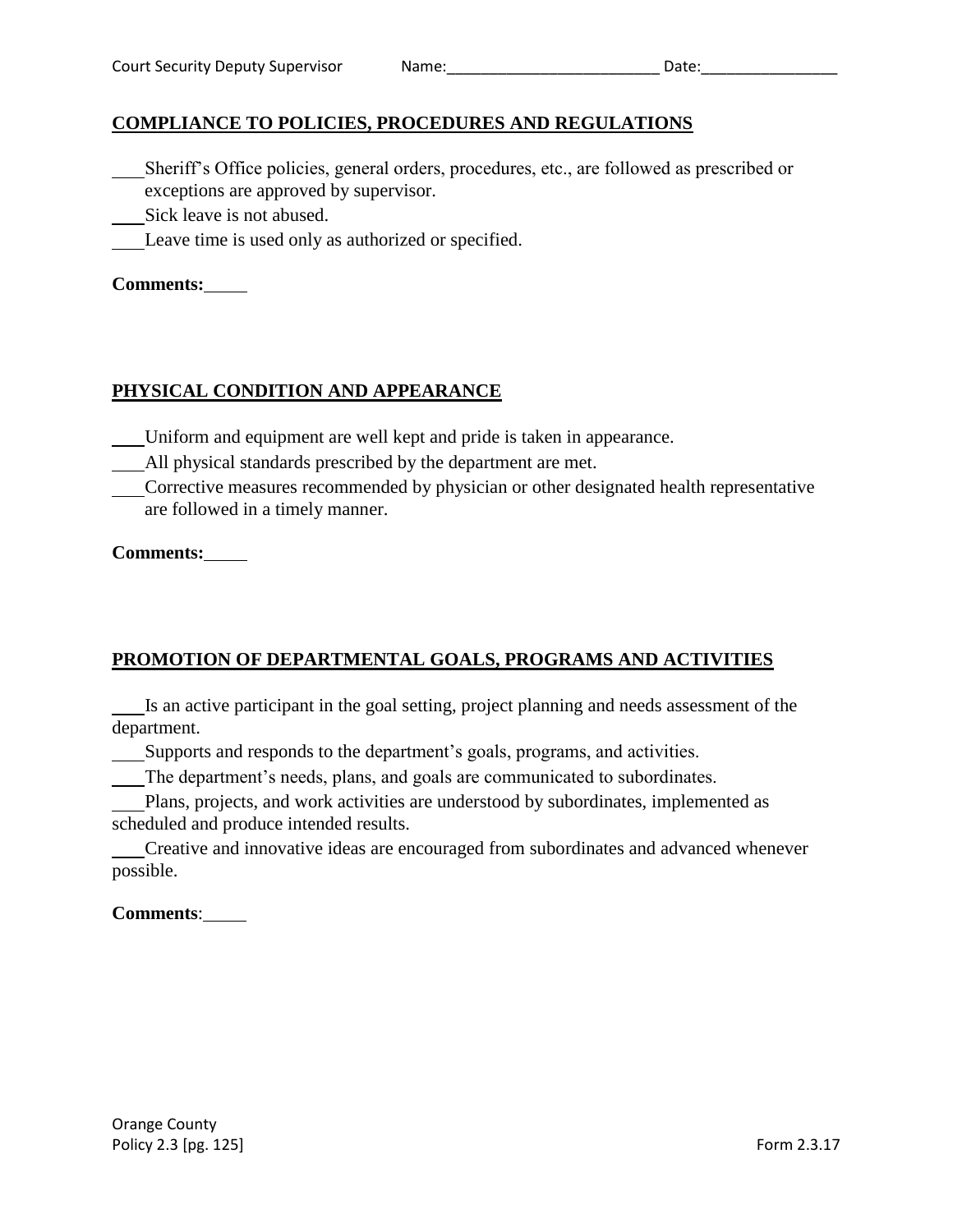# **TRAINING AND EVALUATION**

- New employees receive complete orientation, on-the-job training plus continuing feedback on performance.
- Evaluations and counseling of employees are done on an objective basis.
- Accomplishments are recognized and employee is suitably commended.
- Unsatisfactory performance is called to the attention of employee, documented and corrective action taken.
- All employees are given equal opportunity to train for both improved job skill levels and promotional positions.

#### **Comments**:

# **PERSONNEL ASSIGNMENT AND SUPERVISION**

- Assignments are made in a fair and impartial manner considering the needs of the department and the capabilities of the employee.
- Subordinates understand instructions and job assignments with few and only minor problems occurring.
- Problems or deviations arising in established schedules, procedures and work activities are promptly confronted and corrected.
- Supervision is provided periodic feedback on subordinate's performance.
- Desired results (both quantity and quality of work expected from the group) are accomplished through subordinate personnel.

**Comments**:

**CORE VALUES:** Assign a numeric to each box, then list examples or actions that demonstrate how the employee embodies each core value. Complete all sections.

Integrity: Employee's actions are guided by ethical and honest conduct.

Leadership: Employee is an example to others.

Service: Employee is responsive and service-oriented to meet customer needs.

#### **Comments**:

Orange County Policy 2.3 [pg. 126] Form 2.3.17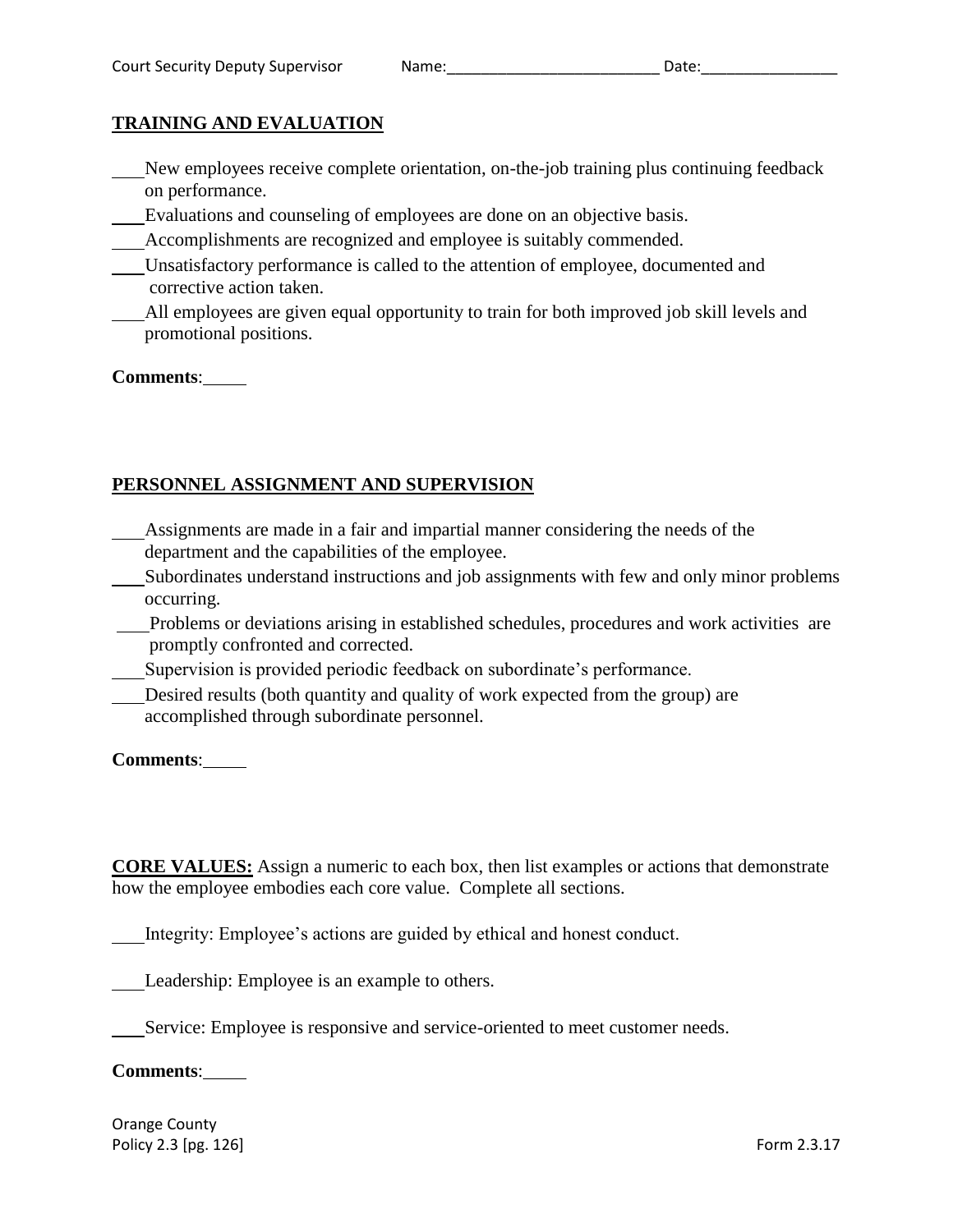#### **County Policy**

- Is well versed in applicable county policies, knows where to find the most updated policy
- Follows all applicable county policies
- Makes appropriate inquiries as to the meaning or directives included in county policy before acting.
- Completes all county policy required forms and documents in a timely matter.

**Comments:** 

# **CALCULATION OF RATING**

- **A. TOTAL SCORES**
- **B. NUMBER OF CATEGORIES**
- **C. RATING DETERMINATION (A/B)**

# **PERFORMANCE RATING**

- 4.5-5.00 and no ratings below satisfactory –Exceptional 3.5-4.49 and no ratings below satisfactory – Above Satisfactory
- 
- 2.5-3.49 and no unsatisfactory ratings Satisfactory
- 1.5-2.49 Below Satisfactory
- $0.0 1.49$  Unsatisfactory

# **Development and growth potential:**

Include comments on employee's major strengths, accomplishments made during this review period and development achieved since the last performance evaluation.

# **Completed goals and objectives:**

Review the results of goals and objectives completed within this performance cycle.